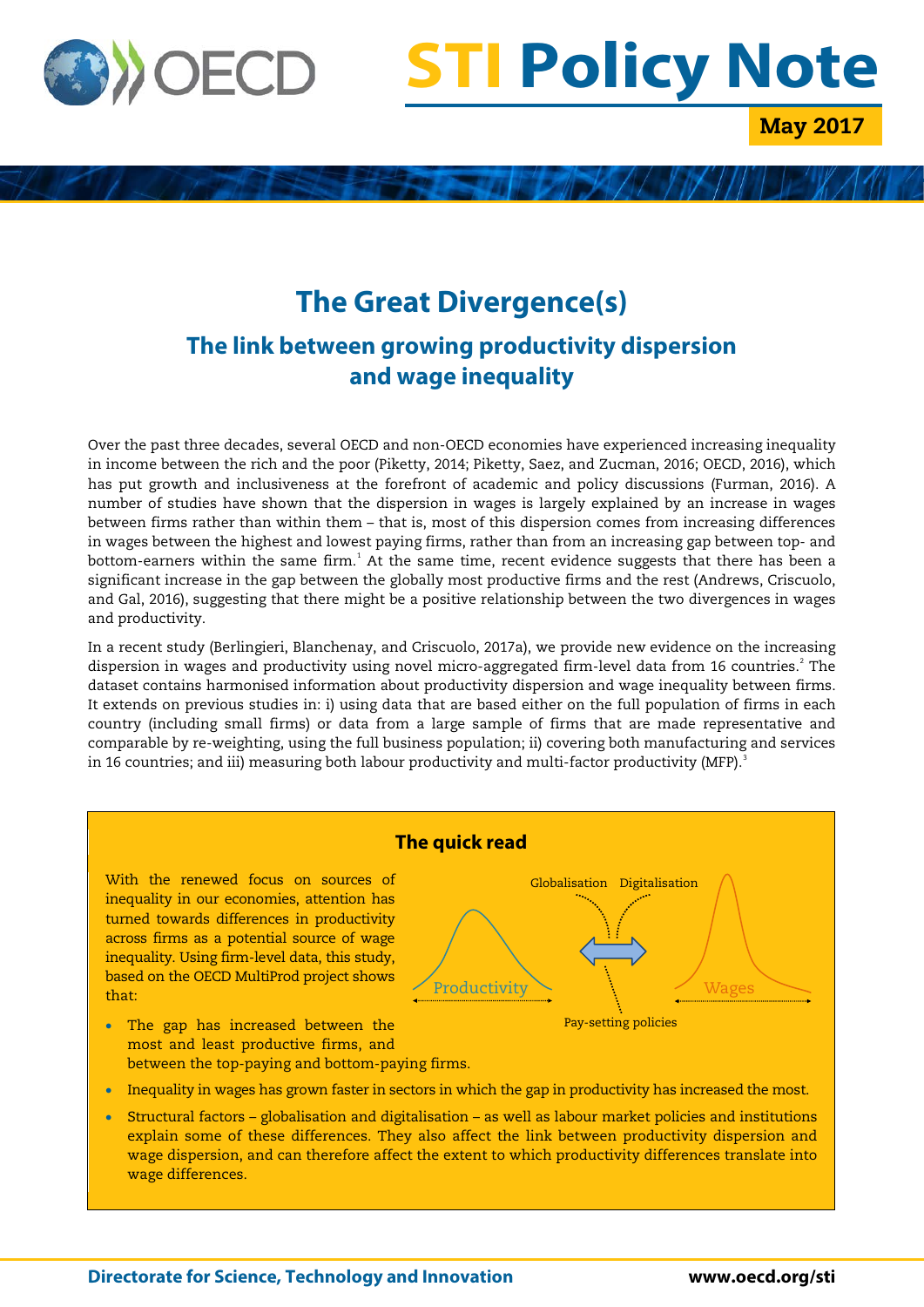#### **The divergence of wages and the divergence of productivity**

The first key result of this work is that both wages and productivity have experienced a divergence – that is, the differential between the top and the bottom of the wages and productivity distributions has increased. This is true not only across the whole economy but also within two-digit sectors within countries. In [Figure 1,](#page-1-0) panel A shows the 90-10 wage difference (in logs), which compares wages in firms at the top 10% of the wage distribution to wages in firms at the bottom 10% of the wage distribution. The upward trend points to an increase in this wage gap, both across workers in the overall economy (dashed line) and between firms in the same sectors (solid line). Even within the same sectors, the 90-10 wage gap is 12.3% higher in 2012 than in 2001. The figure shows that the increase in the between-firm wage dispersion is of similar magnitude as the increase in overall earnings inequality, hence analysing the former can go a long way in understanding what drives overall wage inequality.

This divergence in wages across firms is matched by a divergence in productivity between firms of the same sectors. Panel B of [Figure 1](#page-1-0) shows the 90-10 log ratio of productivity, capturing the gap between firms at the top 10% and firms at the bottom 10% of the productivity distribution in a given sector. This top-to-bottom gap in labour productivity increased by 12.8% between 2001 and 2012 (solid line). Capital intensity typically boosts labour productivity, but the divergence cannot solely be explained by certain firms' increased use of capital: multi-factor productivity, which accounts for capital use, also diverged, with a top-to-bottom gap rising by 13.6% over the same period (dashed line). We can therefore speak of the "Great Divergences" of both wages and productivity.

<span id="page-1-0"></span>

#### **Figure 1.** The Great Divergences in wages and productivity

*Note:* The figure in panel A [B] plots the estimated year dummies of a regression of log-wage [productivity] dispersion (90th and 10th percentiles ratio) within country-sector pairs, using data from the following countries: AUS, AUT, BEL, CHL, DNK, FIN, FRA, HUN, ITA, JPN, NLD, NOR, NZL, SWE. The line referring to overall earnings inequality in Panel A plots the estimated year dummies of a similar regression using the dispersion in earnings from the OECD Earnings Distribution database within each country. The data on overall earnings inequality are only available at the country level and for a more limited set of countries: FIN, FRA, HUN, JPN, NOR, NZL for the whole period; AUS, ITA, SWE from 2002; and NLD between 2002 and 2010.

*Source*: Berlingieri, Blanchenay and Criscuolo (2017a).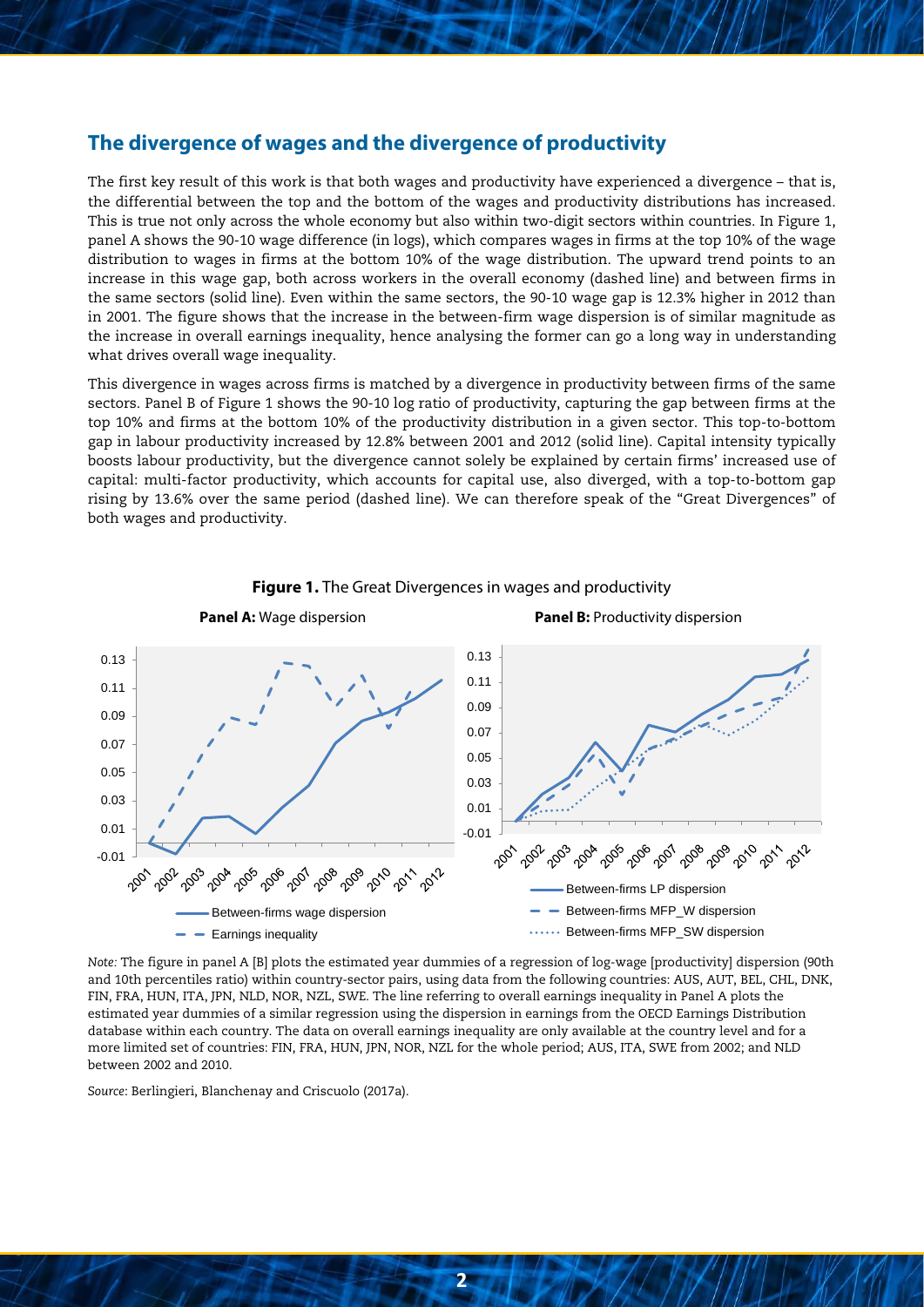#### <span id="page-2-0"></span>**Figure 2.** Within-sector dispersion of wages and productivity increased faster at the bottom

**Panel A:** Wage dispersion(top versus bottom) **Panel B:** Productivity dispersion (top versus bottom)



*Note*: The figure in panel A [resp. B] plots the estimated year dummies of a regression of log-wage [resp. log-MFP] dispersion at the top (90th to 50th percentiles ratio, solid line) and at the bottom (50<sup>th</sup> to 10<sup>th</sup> percentiles ratio, dashed line) within country-sector pairs, using data from the following countries: AUS, AUT, BEL, CHL, DNK, FIN, FRA, HUN, ITA, JPN, NLD, NOR, NZL, SWE.

*Source*: Berlingieri, Blanchenay and Criscuolo (2017a).

Much discussion of inequality has focused on increasing differences between the top earners and the rest of the income distribution. But in the paper, we show that wage inequalities have grown even more at the bottom of the distribution [\(Figure 2\)](#page-2-0). Panel A of [Figure 2](#page-2-0) displays the differences in wages between the top decile and the median (90-50 log ratio, solid line) and between the median and bottom decile (50-10 log ratio, dashed line). The 90-50 log ratio can be thought of as "upper tail wage inequality" – it measures the wage at the ninetieth percentile (the average wage paid by a firm at the top 10% of the wage distribution) relative to the fiftieth percentile (wages paid by a firm right in the middle) – whereas the 50-10 log ratio can be considered as "lower tail wage inequality". The gap in average wage between the median and the bottom decile grew faster between 2001 and 2012 than the gap between the median and the top decile; that is, lower tail inequality grew faster than upper tail inequality. And the same growth in dispersion at the bottom occurred in the distribution of MFP. In other words, the dispersion of both wages and productivity has been faster at the bottom than at the top. In the upper tail there is even evidence of a small element of convergence in the early 2000s, which disappears in the second half of the decade when there is also more divergence at the top.

These parallel trends in dispersion both at the bottom and the top suggest that the distribution of wages and productivity are linked. In well-functioning markets, we expect that wages reflect labour productivity, so that dispersion in wages should be linked to dispersion in productivity. The literature has suggested that this could be further strengthened by the fact that the most productive workers increasingly work for the most productive firms, with a clustering of high-skilled workers in high-paying firms (Bagger, Sørensen, and Vejlin, 2013) as well as increased use of outsourcing of non-core low-value added low-pay activities (Goldschmidt and Schmieder, 2015). Rent sharing – that is, workers of high-profit, high-productivity firms enjoying a share of the firms' rents – also seems to play a role in explaining this trend (Card, Devicienti, and Maida, 2014; Card, Heining, and Kline, 2013).

To assess the link between the distribution of productivity and the distribution of wages, we econometrically estimate the correlation between the 90-10 wage ratio and 90-10 productivity ratio. We find that within country-sector pairs, there is a positive correlation between an increase in productivity dispersion and an increase in wages, even accounting for the workforce skill composition or firm age composition of the sector. An increase of one standard deviation in the dispersion of logged labour productivity (respectively MFP) correlates with an increase of logged wage dispersion by 25.5% (respectively 19.5%). In other words, it is not possible to understand wage inequality without taking into account increasing differences in firms' productivity.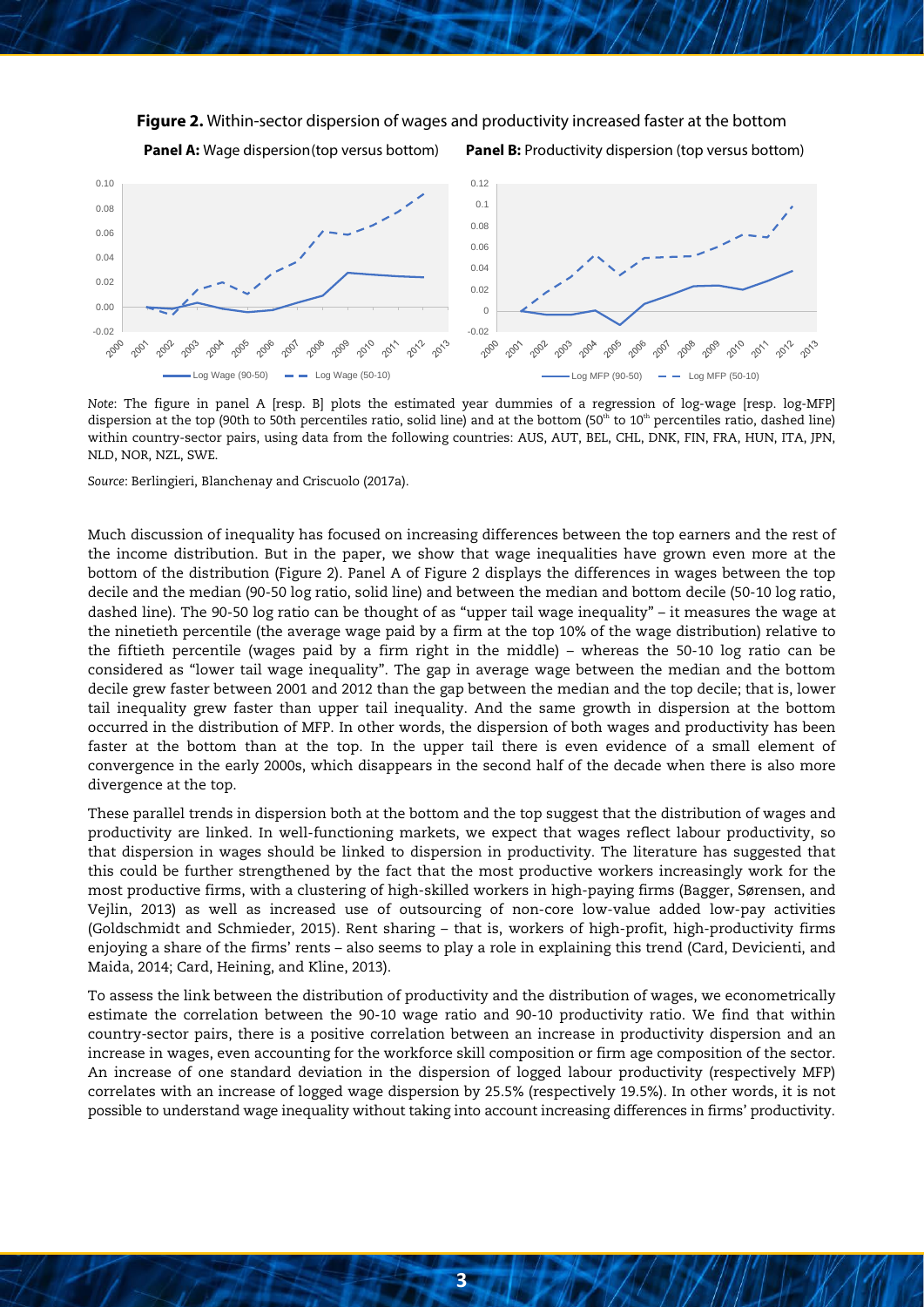#### **The divergences have not affected countries equally**

Our key result concerning the great divergence of wages should not hide the fact that there are important differences across countries in our sample. Panels A and B of Figure 3 plot changes in the top-to-bottom wage gap (90-10 log wage difference) since 2001, within two-digit sectors in each country and separately for manufacturing (panel A) and services (panel B). In both manufacturing and services, this wage gap increased in most countries, with the exception of New Zealand, where it decreased significantly.<sup>[4](#page-5-3)</sup>

As with wage dispersion, the increase in productivity dispersion has not occurred homogeneously across countries. Productivity divergence within a country's sector takes place if the productivity for the group of most productive firms increases faster than for the least productive firms. To illustrate the trends in the relative productivity performance of top performers versus laggards, Panels C and D of Figure 3 plot the topto-bottom gap in MFP (90-10 log-MFP ratio) within two-digit sectors, over time and normalised at 0 in 2001. Panel C represents log-productivity dispersion in manufacturing and panel D represents log-productivity dispersion in (non-financial) market services. These figures illustrate well the trend in log-productivity dispersion, which is increasing both in manufacturing and in services. For the majority of countries dispersion in 2012 is higher than in 2001: in services this is the case for all countries but New Zealand in terms of labour productivity; in manufacturing for all but Italy and New Zealand (this also holds for labour productivity).



**Figure 3.** The wage (top) and productivity (bottom) divergences have not affected countries equally

*Note*: Change in the 90-10 difference of log wages and log MFP since 2001 (computed as the log difference between the 90th and the 10th percentile), respectively for manufacturing (panels A and C) and services (panels B and D). The 90-10 difference is normalised at 0 in 2001 and averaged across two-digit sectors weighted by employment (for wages) and value-added (for MFP). Countries with data starting after 2001 or for which data is only available at the macro-sector level are not included in these graphs; Hungary and the Netherlands are also excluded.

*Source*: Berlingieri, Blanchenay and Criscuolo (2017a).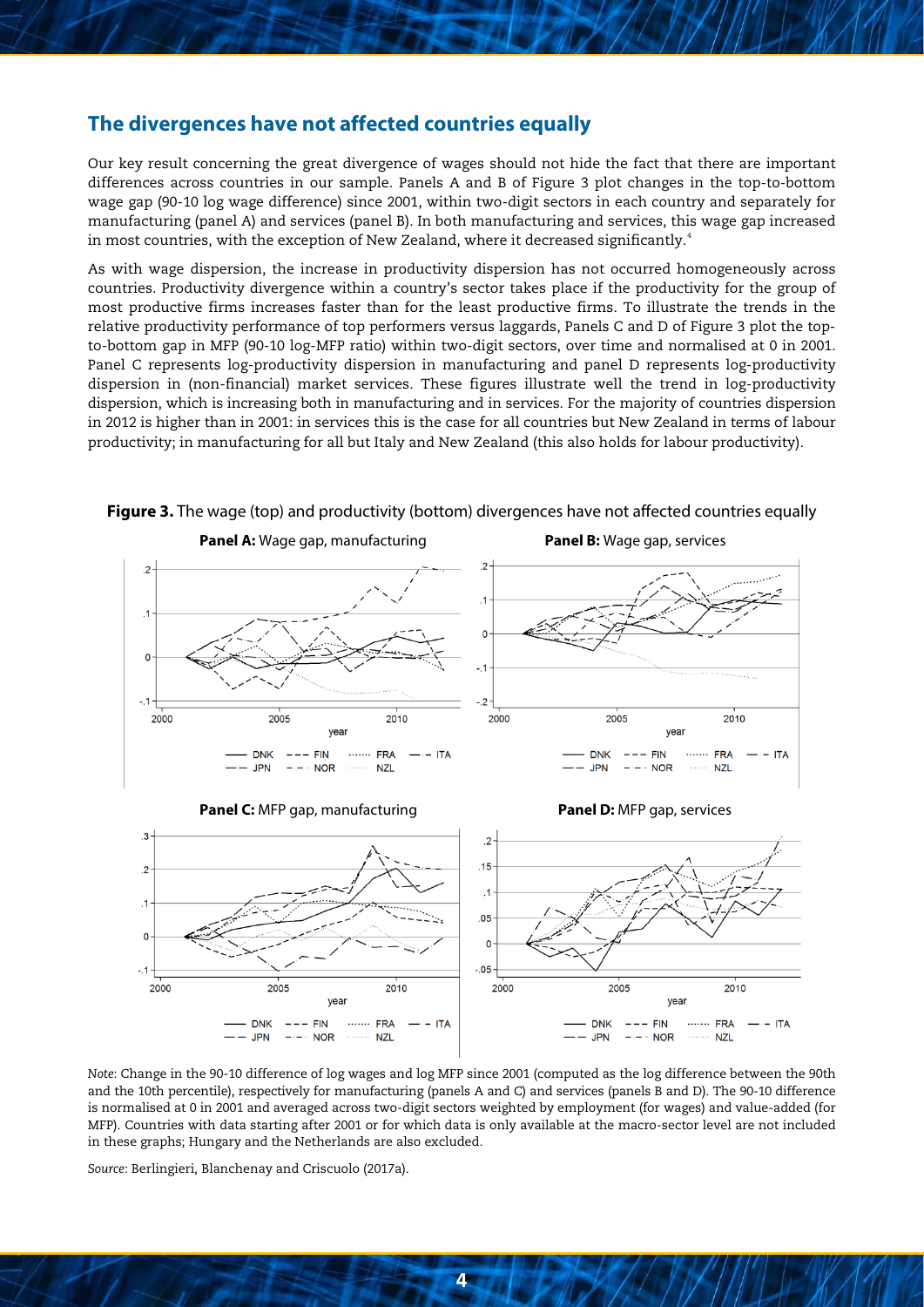### **MultiProd: an OECD project on firm-level productivity**

MultiProd is an OECD project to study productivity patterns, investigating the extent to which different policy frameworks can shape firm productivity, and examining the extent to which resources are allocated to more productive firms. The analysis aims to be a key input for policy makers as firm-level productivity and allocative efficiency are the engines of future growth.

MultiProd provides cross-country harmonised micro-aggregated data of paramount importance for understanding productivity performances across countries. At present, more than 20 countries participate in the project.

In summary, the MultiProd project aims to:

- Better depict the Schumpeterian process of creative destruction across countries.
- Investigate the relationship between productivity and wage dispersion, and gauge to what extent heterogeneity in productivity has contributed to wage inequality.
- Identify the largest firms and understand how they differ in terms of their weight in the economy, their productivity performance, and their contribution to aggregate productivity growth.
- Gauge whether resources are efficiently allocated through the analysis of the entire firm-level productivity distribution, with further refinements by firm size, age, and ownership categories.
- Identify firms at the "frontier" the best performers and understand how they differ across countries, what drives their performance, and how much they contribute to aggregate productivity growth.
- Investigate the within-country difference between the "frontier" and the "laggard" firms, and understand how this difference varies across countries, which are its determinants and how it affects both aggregate productivity growth and allocative efficiency.
- Investigate the cross-country differences in firm-level productivity performance and allocative efficiency before, during and after the financial crisis.
- Examine the effectiveness of various policy frameworks aimed at shaping firm productivity and enhancing resource allocation to more productive firms.

For more details, see Berlingieri et al. (2017b) and [https://www.oecd.org/sti/ind/multiprod.htm.](https://www.oecd.org/sti/ind/multiprod.htm)

### **The drivers of the Great Divergences: structural factors and policies**

To understand what affects wage inequality and its link with productivity divergence, our work also investigates the role of structural factors as well as policies and institutional features of the economy that might have strengthened or weakened the correlation between wage and productivity dispersion.

First, we find that globalisation and digitalisation are not only associated with an increase in between-firm wage inequality, but also strengthen the link between wages and productivity dispersion. In sectors where firms have increased their use of ICT over time, wage dispersion has grown faster, suggesting that ICT affects firms heterogeneously. We also look at sectors that have become more open to trade either through imports or through exports; in those sectors, not only wage dispersion increased but also its link with productivity dispersion was strengthened. Our results contribute to the literature that shows that globalisation may also have an indirect effect on between-firm wage inequality (Helpman et al., 2017).

Country-specific policies and institutions also play a role in shaping the evolution of wage and productivity dispersions, and the link between them.<sup>[5](#page-5-4)</sup> Theory predicts that countries that attempt to shield workers and firms during adverse market conditions should feature lower wage and productivity dispersions. On the one hand, this is of course beneficial to workers as their jobs and salaries would be better protected and shielded by the cycles. On the other hand, less dispersion in wages and productivity due to regulations may inadvertently impact aggregate productivity by distorting the flow of resources from less to more productive firms. Thus, policies that might be welfare improving in the short-run may have a detrimental impact in the

**5**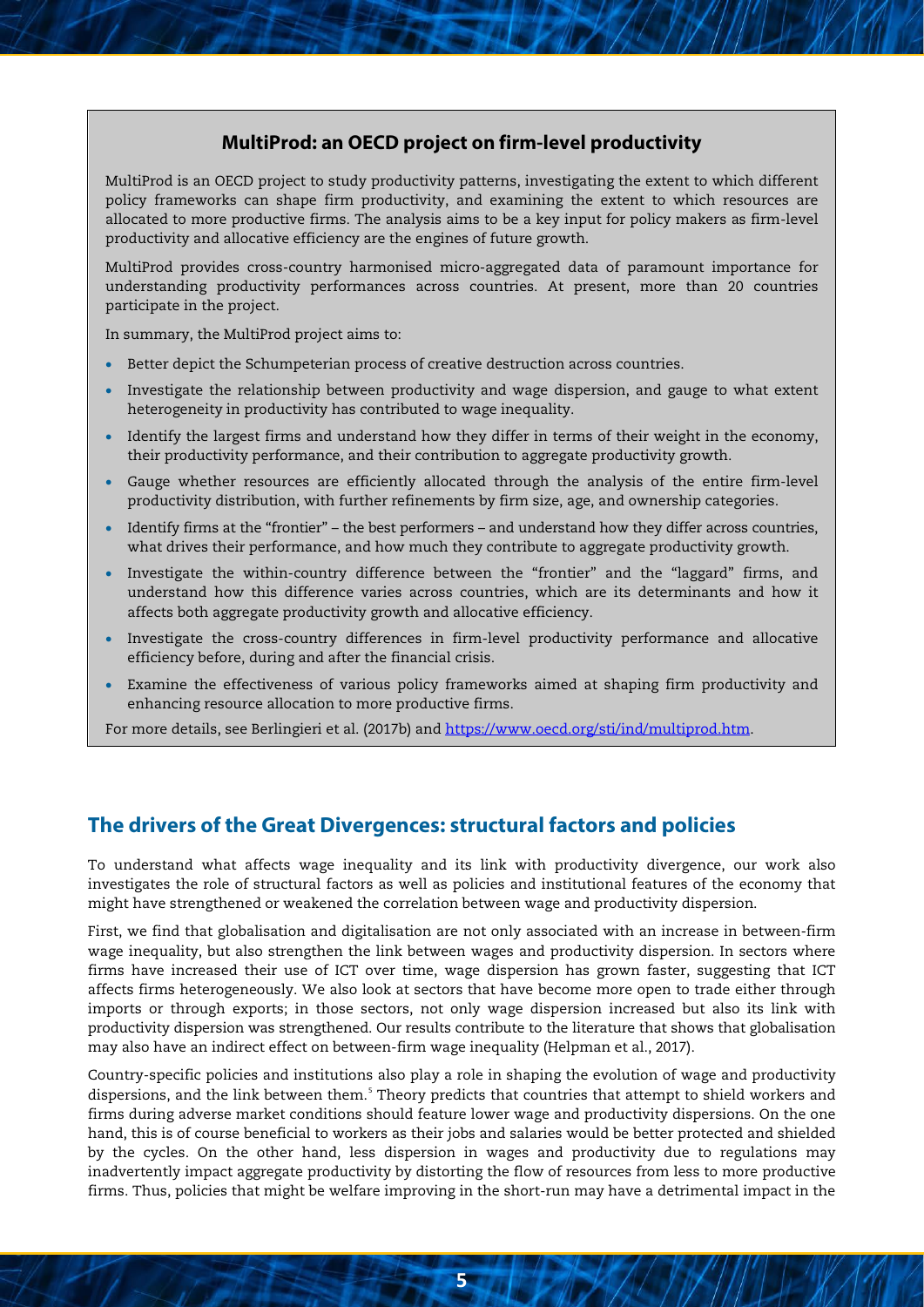long run: policies that hinder the reallocation of resources away from poorly performing to highly productive firms can result in slower aggregate productivity growth. And, as we have seen, this can have adverse implications for the workers themselves, inadvertently trapping them in low-paying firms, rather than giving them the opportunity to earn higher wages in more productive firms.

We examine the role of pay-setting institutions and labour market features, for example: minimum wages (in terms of both the hourly real minimum wage and the minimum relative to average wages of full-time workers); employment protection legislation (strictness of employment protection for both individual and collective dismissals, regular contracts); trade union density; and coordination in wage-setting.

Countries that have a higher minimum wage are also the ones that have a weaker link between wage and productivity dispersion. At the same time, increases in the minimum wage, both in real and relative terms, are associated with a stronger correlation between wage and productivity dispersions over time. A few factors could help explain this result: i) the exit of firms at the bottom of the productivity distribution; ii) an improvement in firms' performance (higher efficiency and/or higher innovation) in an environment characterised by higher labour costs; iii) a reduction in labour inputs (head counts or hours worked), a substitution of labour with capital, and/or a change in the composition of the workforce towards more productive workers, which again would result in productivity improvements over time.

Stronger employment protection legislation and higher union density are associated with a decrease in wage dispersion and to some extent a weaker link with productivity. It is interesting to note that the same pattern applies to both employment protection legislation and trade union density. They both play a significant role in lowering wage dispersion across countries and sectors as well as within country-sector pairs over time. And they both significantly affect the link between productivity and wage dispersion at a point in time across countries and sectors, but not so much within country-sector pairs over time. Once (time-invariant) country and sector characteristics are taken into account, the two policies therefore seem to have the intended consequence of reducing wage dispersion, and without weakening the link between productivity and wages over time, or at least not significantly so.

Finally, our work finds that coordination in wage-setting, which captures the extent to which institutional features of wage setting arrangements are likely to generate more or less coordination, helps limit the extent of wage dispersion, but at the same time weakens the link between wages and productivity over time, which might be detrimental for long run growth.

#### **Notes**

<span id="page-5-0"></span>1. Some of the most recent contributions include: Barth et al., 2014; Card et al., 2013; Goldschmidt and Schmieder, 2015; Helpman et al., 2017; Song et al., 2015.

<span id="page-5-1"></span>2. Australia, Austria, Belgium, Canada, Chile, Denmark, Finland, France, Hungary, Italy, Japan, Luxembourg, the Netherlands, Norway, New Zealand and Sweden.

<span id="page-5-2"></span>3. The work has been carried out in the context of a wider OECD project called MultiProd, aimed at studying productivity patterns across countries using a distributed micro-data approach. For more information, see Berlingieri et al. (2017b) and [https://www.oecd.org/sti/ind/multiprod.htm.](https://www.oecd.org/sti/ind/multiprod.htm)

<span id="page-5-3"></span>4. In unreported results obtained at the macro-sector level, we find that wage dispersion has decreased in Canada as well (data for Canada are not available at the two-digit level). This result is reminiscent of the findings in Fortin and Lemieux (2015) who, using data from the 1997 to 2013 Labour Force Survey for Canada, show that overall wage inequality has decreased in a few Canadian provinces due to the extractive resources sector boom.

<span id="page-5-4"></span>5. A significant amount of evidence has been gathered on the role of policy and institutions for explaining the observed increase in wage dispersion, in particular the decline in real minimum wage (DiNardo et al., 1996) and, for the United Kingdom and the United States, the decline in unionisation (for an overview, see Machin, 2016). For continental European economies, the focus has been on the centralisation level of bargaining (see for instance Card and de la Rica 2006; Dahl et al. 2013).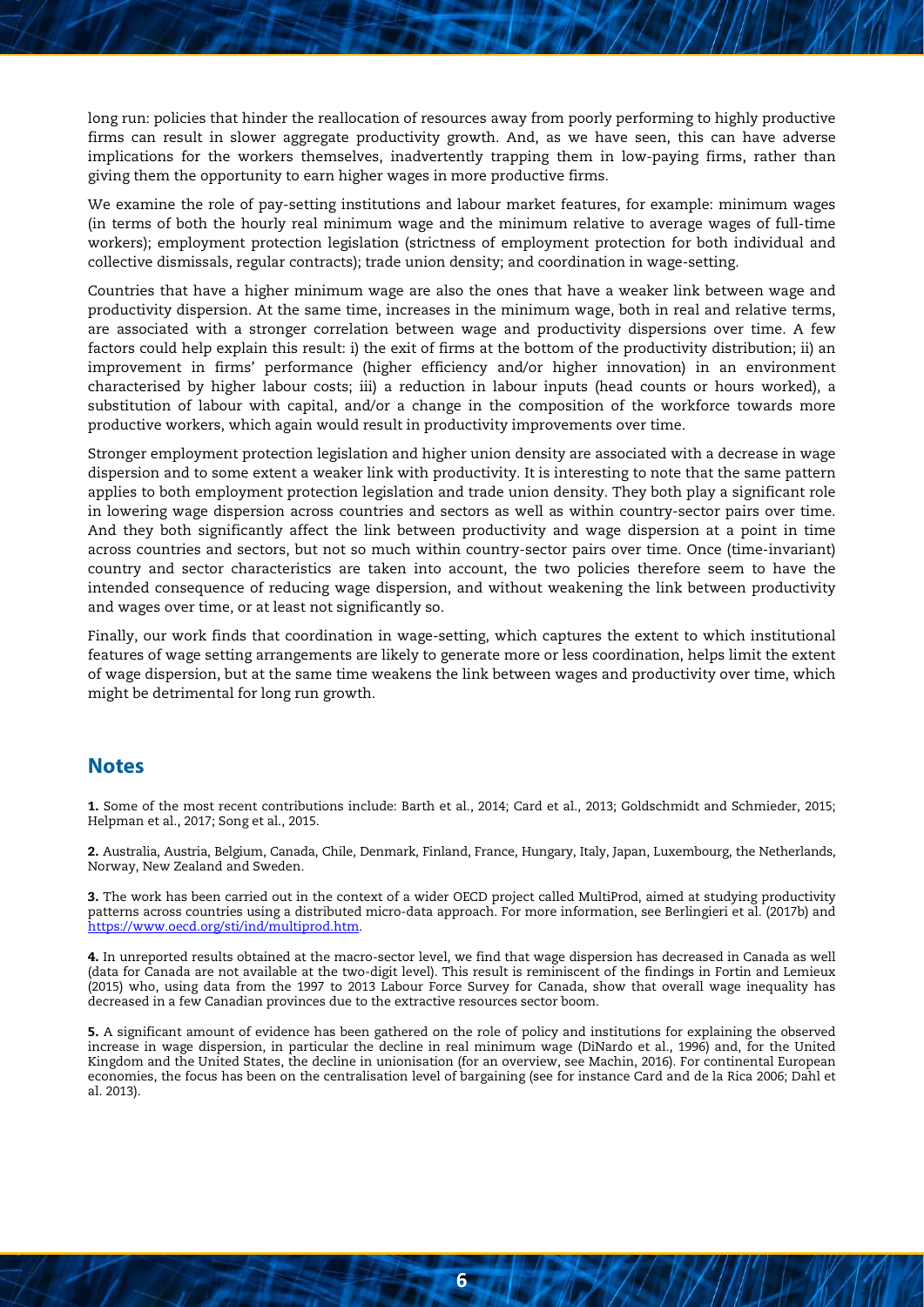### **Further reading**

Andrews, D., C. Criscuolo and P. N. Gal (2016), "The Best versus the Rest: The Global Productivity Slowdown, Divergence Across Firms and the Role of Public Policy", *OECD Productivity Working Papers*, No. 5, OECD Publishing, Paris, [http://dx.doi.org/10.1787/63629cc9-en.](http://dx.doi.org/10.1787/63629cc9-en)

Bagger, J., K.L. Sørensen and R. Vejlin (2013), "Wage sorting trends", *Economics Letters*, Vol. 118, No. 1, pp. 63–67.

Barth, E., A. Bryson, J.C. Davis and R. Freeman (2014), "It's Where You Work: Increases in Earnings Dispersion across Establishments and Individuals in the U.S.", NBER Working Paper No. 20447, National Bureau of Economic Research.

Berlingieri, G., P. Blanchenay and C. Criscuolo (2017a), "The Great Divergence(s)", *OECD Science, Technology and Industry Policy Papers*, No. 39, OECD Publishing, Paris[, http://dx.doi.org/10.1787/953f3853-en.](http://dx.doi.org/10.1787/953f3853-en)

Berlingieri, G., P. Blanchenay, S. Calligaris and C. Criscuolo (2017b), "The MultiProd Project: a Comprehensive Overview", *OECD Science, Technology and Industry Working Papers*, No. 2017/04, OECD Publishing, Paris, http://dx.doi.org/10.1787/2069b6a3-en.

Card, D. and S. De La Rica (2006), "Firm-Level Contracting and the Structure of Wages in Spain", *ILR Review*, Vol. 59, No. 4, pp. 573–592.

Card, D., F. Devicienti and A. Maida (2014), "Rent-Sharing, Holdup, and Wages: Evidence from Matched Panel Data", *Review of Economic Studies*, Vol. 81, No. 1, pp. 84–111.

Card, D., J. Heining and P. Kline (2013), "Workplace Heterogeneity and the Rise of West German Wage Inequality", *Quarterly Journal of Economics*, Vol. 128, No. 3, pp. 967–1015.

Card, D., T. Lemieux and W.C. Riddell (2004), "Unions and Wage Inequality", *Journal of Labor Research*, Vol. 25, No. 4, pp. 519–559.

Dahl, C.M., D. le Maire and J.R. Munch (2013), "Wage Dispersion and Decentralization of Wage Bargaining", *Journal of Labor Economics*, Vol. 31, No. 3, pp. 501–533.

DiNardo, J.E., N.M. Fortin and T. Lemieux (1996), "Labor Market Institutions and the Distribution of Wages, 1973–1992: A Semiparametric Approach", *Econometrica*, Vol. 64, No. 5, pp. 1001–1044.

Furman, J. (2016), "Forms and Sources of Inequality in the United States", VoxEU.org, 17 March, http://voxeu.org/article/forms-and-sources-inequality-united-states.

Goldschmidt, D. and J.F. Schmieder (2015), "The Rise of Domestic Outsourcing and the Evolution of the German Wage Structure", NBER Working Paper No. 21366, National Bureau of Economic Research.

Helpman, E., O. Itskhoki, M.A. Muendler and S. Redding (2017), "Trade and Inequality: From Theory to Estimation", *Review of Economic Studies*, Vol. 84, No. 1, pp. 357–405.

Machin, S. (2016), "Rising Wage Inequality, Real Wage Stagnation and Unions", in *Inequality: Causes and Consequences* edited by L Cappellari, S Polachek and K Tatsiramos, Emerald Group Publishing Limited, pp. 329–354.

Mortensen, D. (2003), *Wage Dispersion: Why are Similar Workers Paid Differently?*, Zeuthen lecture book series, MIT Press, Cambridge, Massachusetts.

OECD (2016), *The Productivity-Inclusiveness Nexus*, OECD Publishing, Paris, [http://dx.doi.org/10.1787/9789264258303-en.](http://dx.doi.org/10.1787/9789264258303-en)

Piketty, T. (2014), *Capital in the 21st Century*, Harvard University Press, Cambridge, Massachusetts.

Piketty, T. and E. Saez (2003), "Income Inequality in the United States, 1913–1998", *Quarterly Journal of Economics*, Vol. 118, No. 1, pp. 1-41.

Piketty, T., E. Saez and G. Zucman (2016), "Distributional National Accounts: Methods and Estimates for the United States", *NBER Working Paper* No. 22945, National Bureau of Economic Research.

Song, J., D.J. Price, F. Guvenen, N. Bloom and T. von Wachter (2015), "Firming Up Inequality", *NBER Working Paper* No. 21199, National Bureau of Economic Research.

**7**